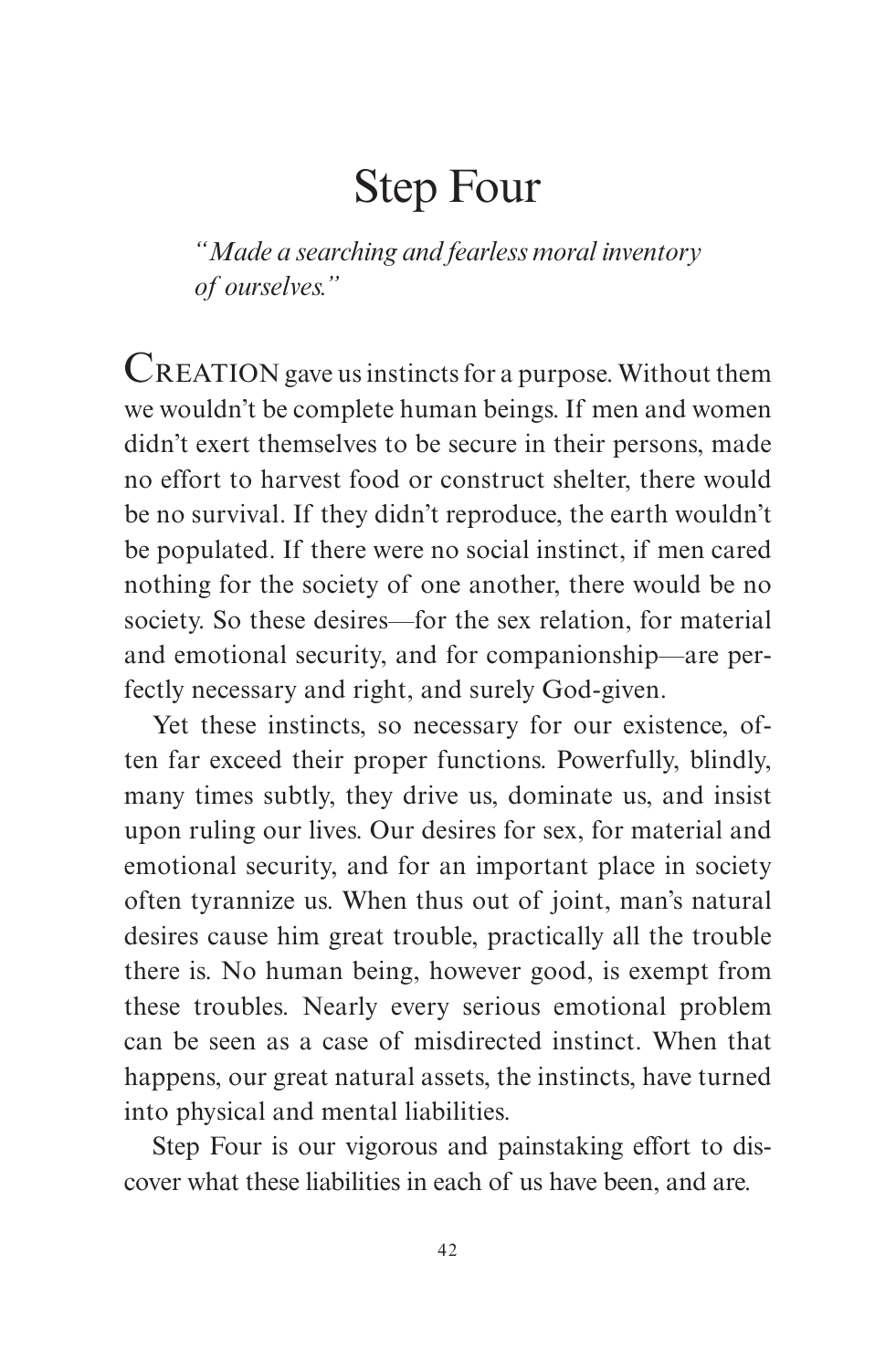We want to find exactly how, when, and where our natural desires have warped us. We wish to look squarely at the unhappiness this has caused others and ourselves. By discovering what our emotional deformities are, we can move toward their correction. Without a willing and persistent effort to do this, there can be little sobriety or contentment for us. Without a searching and fearless moral inventory, most of us have found that the faith which really works in daily living is still out of reach.

Before tackling the inventory problem in detail, let's have a closer look at what the basic problem is. Simple examples like the following take on a world of meaning when we think about them. Suppose a person places sex desire ahead of everything else. In such a case, this imperious urge can destroy his chances for material and emotional security as well as his standing in the community. Another may develop such an obsession for financial security that he wants to do nothing but hoard money. Going to the extreme, he can become a miser, or even a recluse who denies himself both family and friends.

Nor is the quest for security always expressed in terms of money. How frequently we see a frightened human being determined to depend completely upon a stronger person for guidance and protection. This weak one, failing to meet life's responsibilities with his own resources, never grows up. Disillusionment and helplessness are his lot. In time all his protectors either flee or die, and he is once more left alone and afraid.

We have also seen men and women who go power-mad, who devote themselves to attempting to rule their fellows.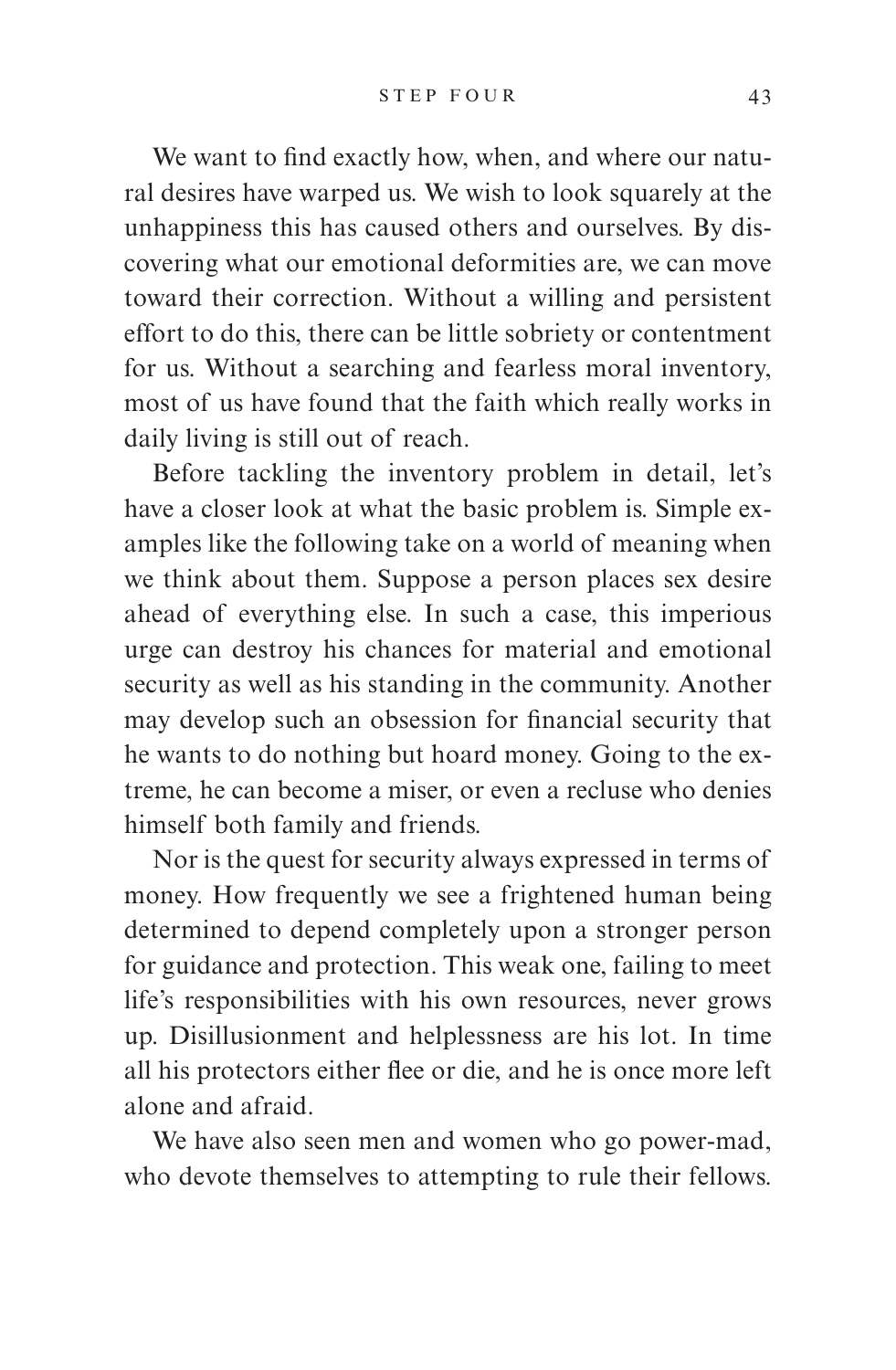These people often throw to the winds every chance for legitimate security and a happy family life. Whenever a human being becomes a battleground for the instincts, there can be no peace.

But that is not all of the danger. Every time a person imposes his instincts unreasonably upon others, unhappiness follows. If the pursuit of wealth tramples upon people who happen to be in the way, then anger, jealousy, and revenge are likely to be aroused. If sex runs riot, there is a similar uproar. Demands made upon other people for too much attention, protection, and love can only invite domination or revulsion in the protectors themselves—two emotions quite as unhealthy as the demands which evoked them. When an individual's desire for prestige becomes uncontrollable, whether in the sewing circle or at the international conference table, other people suffer and often revolt. This collision of instincts can produce anything from a cold snub to a blazing revolution. In these ways we are set in conflict not only with ourselves, but with other people who have instincts, too.

Alcoholics especially should be able to see that instinct run wild in themselves is the underlying cause of their destructive drinking. We have drunk to drown feelings of fear, frustration, and depression. We have drunk to escape the guilt of passions, and then have drunk again to make more passions possible. We have drunk for vainglory that we might the more enjoy foolish dreams of pomp and power. This perverse soul-sickness is not pleasant to look upon. Instincts on rampage balk at investigation. The minute we make a serious attempt to probe them, we are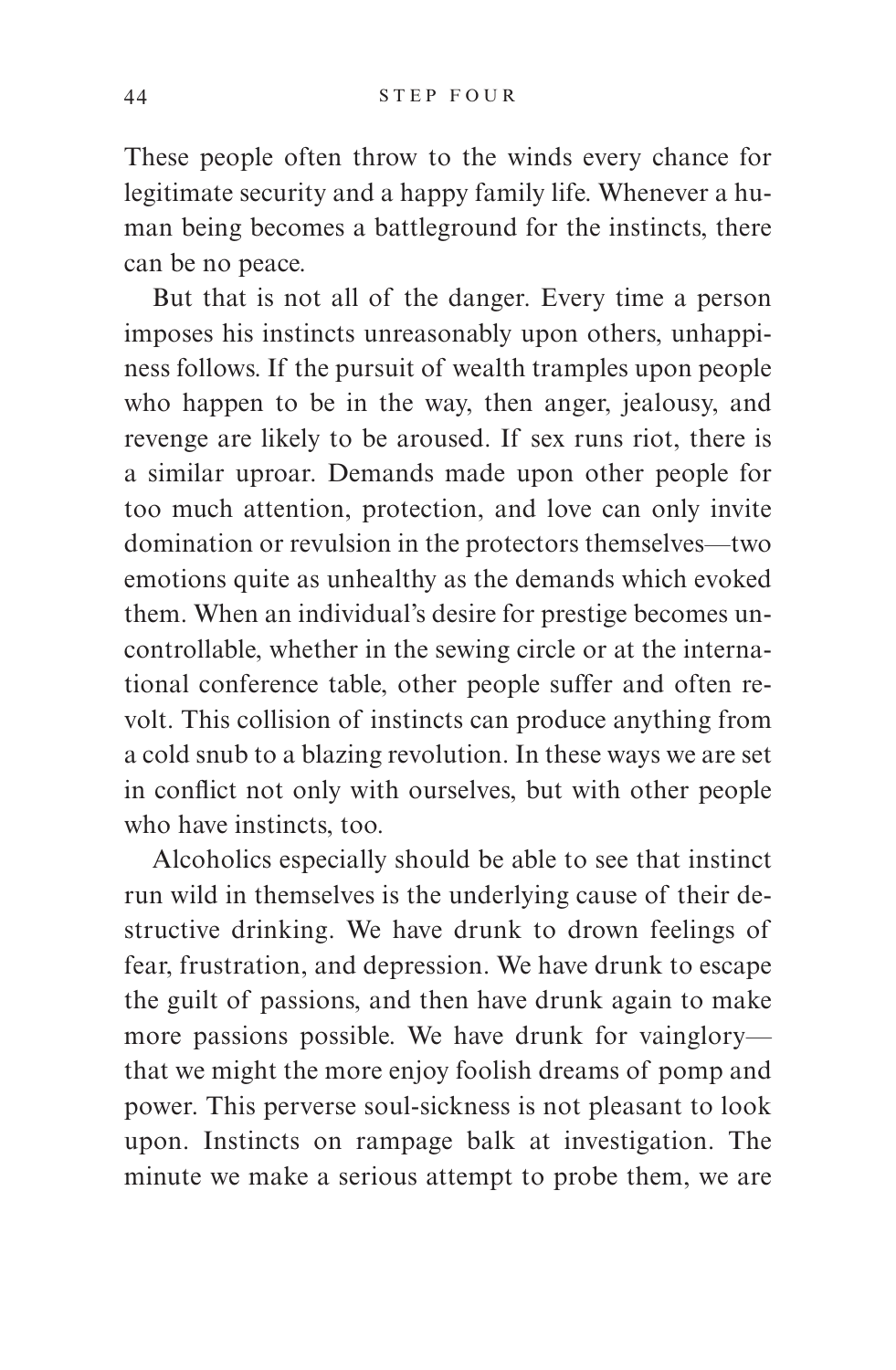liable to suffer severe reactions.

If temperamentally we are on the depressive side, we are apt to be swamped with guilt and self-loathing. We wallow in this messy bog, often getting a misshapen and painful pleasure out of it. As we morbidly pursue this melancholy activity, we may sink to such a point of despair that nothing but oblivion looks possible as a solution. Here, of course, we have lost all perspective, and therefore all genuine humility. For this is pride in reverse. This is not a moral inventory at all; it is the very process by which the depressive has so often been led to the bottle and extinction.

If, however, our natural disposition is inclined to selfrighteousness or grandiosity, our reaction will be just the opposite. We will be offended at A.A.'s suggested inventory. No doubt we shall point with pride to the good lives we thought we led before the bottle cut us down. We shall claim that our serious character defects, if we think we have any at all, have been *caused* chiefly by excessive drinking. This being so, we think it logically follows that sobriety first, last, and all the time—is the only thing we need to work for. We believe that our one-time good characters will be revived the moment we quit alcohol. If we were pretty nice people all along, except for our drinking, what need is there for a moral inventory now that we are sober?

We also clutch at another wonderful excuse for avoiding an inventory. Our present anxieties and troubles, we cry, are caused by the behavior of other people—people who *really* need a moral inventory. We firmly believe that if only they'd treat us better, we'd be all right. Therefore we think our indignation is justified and reasonable—that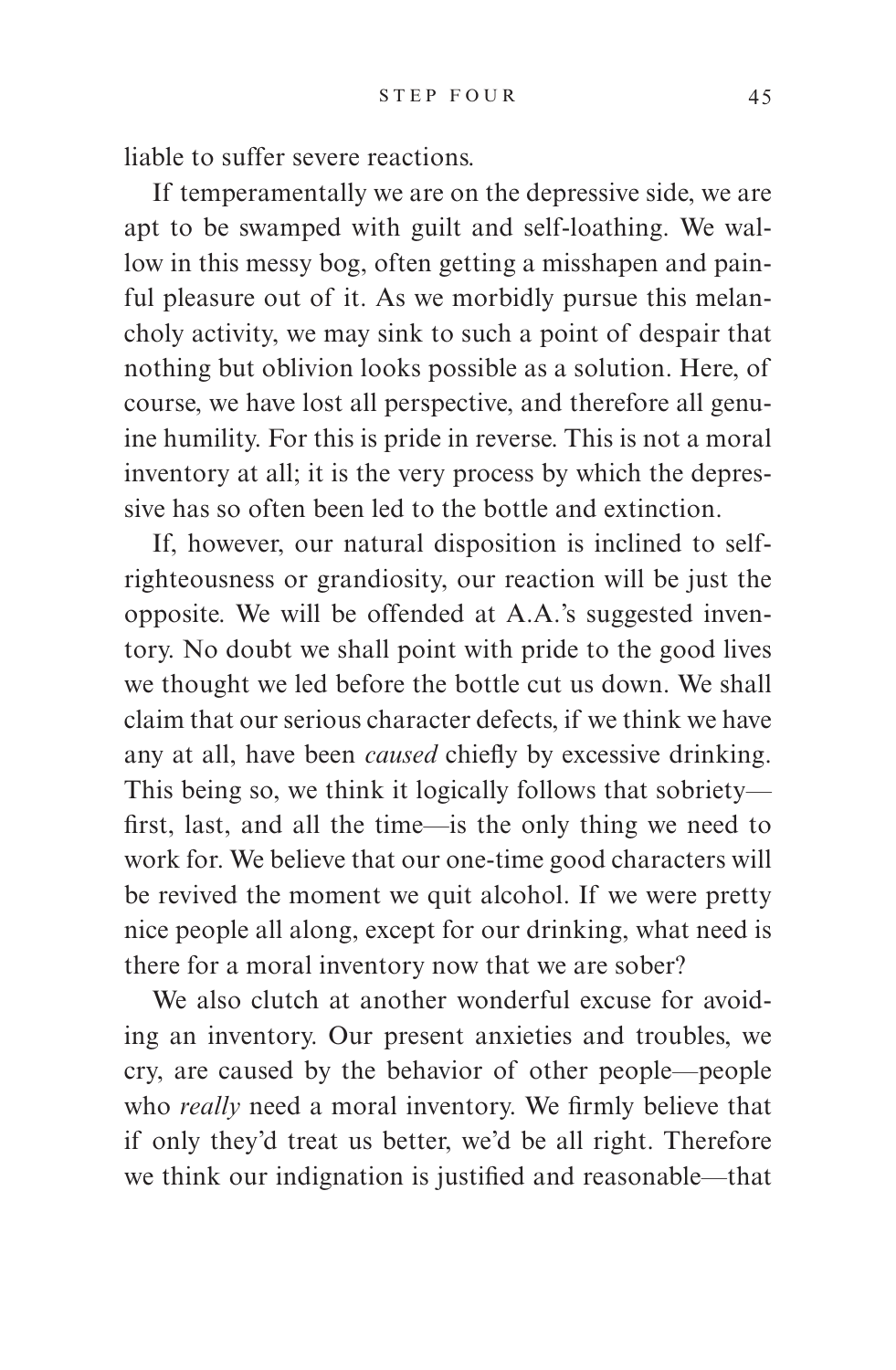our resentments are the "right kind." *We* aren't the guilty ones. *They* are!

At this stage of the inventory proceedings, our sponsors come to the rescue. They can do this, for they are the carriers of A.A.'s tested experience with Step Four. They comfort the melancholy one by first showing him that his case is not strange or different, that his character defects are probably not more numerous or worse than those of anyone else in A.A. This the sponsor promptly proves by talking freely and easily, and without exhibitionism, about his own defects, past and present. This calm, yet realistic, stocktaking is immensely reassuring. The sponsor probably points out that the newcomer has some assets which can be noted along with his liabilities. This tends to clear away morbidity and encourage balance. As soon as he begins to be more objective, the newcomer can fearlessly, rather than fearfully, look at his own defects.

The sponsors of those who feel they need no inventory are confronted with quite another problem. This is because people who are driven by pride of self unconsciously blind themselves to their liabilities. These newcomers scarcely need comforting. The problem is to help them discover a chink in the walls their ego has built, through which the light of reason can shine.

First off, they can be told that the majority of A.A. members have suffered severely from self-justification during their drinking days. For most of us, self-justification was the maker of excuses; excuses, of course, for drinking, and for all kinds of crazy and damaging conduct. We had made the invention of alibis a fine art. We had to drink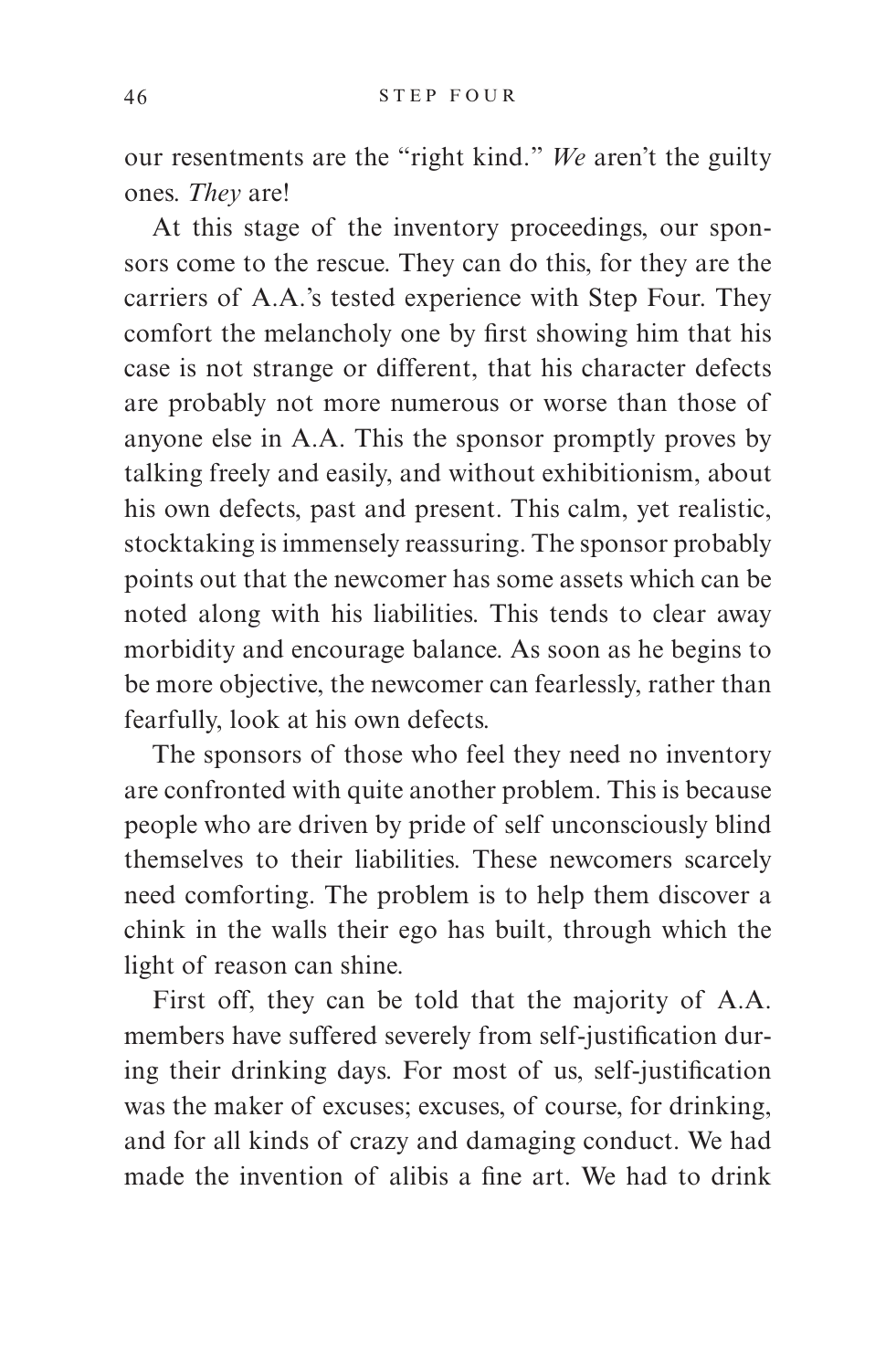because times were hard or times were good. We had to drink because at home we were smothered with love or got none at all. We had to drink because at work we were great successes or dismal failures. We had to drink because our nation had won a war or lost a peace. And so it went, ad infinitum

We thought "conditions" drove us to drink, and when we tried to correct these conditions and found that we couldn't to our entire satisfaction, our drinking went out of hand and we became alcoholics. It never occurred to us that we needed to change ourselves to meet conditions, whatever they were.

But in A.A. we slowly learned that something had to be done about our vengeful resentments, self-pity, and unwarranted pride. We had to see that every time we played the big shot, we turned people against us. We had to see that when we harbored grudges and planned revenge for such defeats, we were really beating ourselves with the club of anger we had intended to use on others. We learned that if we were seriously disturbed, our *first* need was to quiet that disturbance, regardless of who or what we thought caused it.

To see how erratic emotions victimized us often took a long time. We could perceive them quickly in others, but only slowly in ourselves. First of all, we had to admit that we had many of these defects, even though such disclosures were painful and humiliating. Where other people were concerned, we had to drop the word "blame" from our speech and thought. This required great willingness even to begin. But once over the first two or three high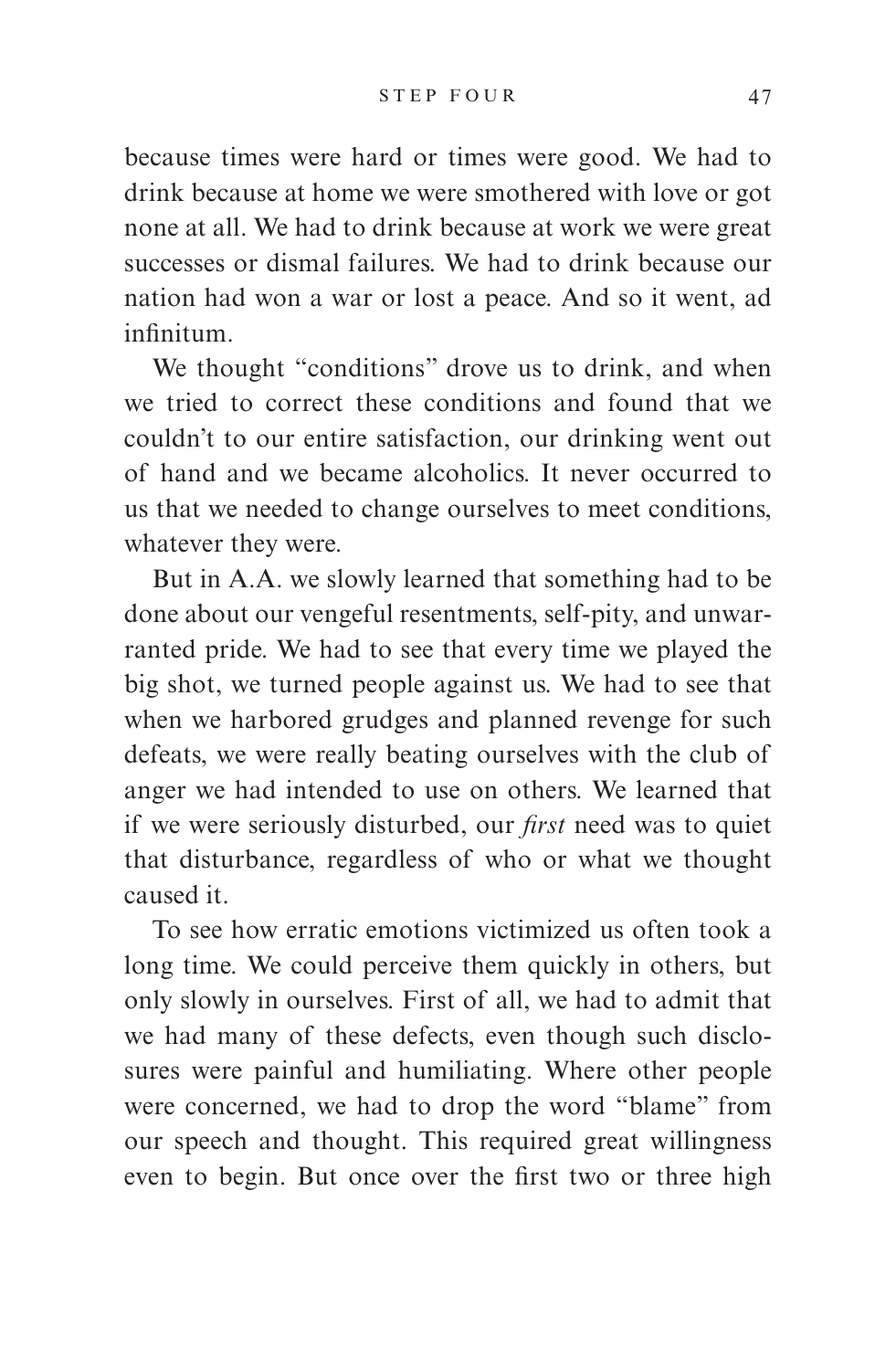hurdles, the course ahead began to look easier. For we had started to get perspective on ourselves, which is another way of saying that we were gaining in humility.

Of course the depressive and the power-driver are personality extremes, types with which A.A. and the whole world abound. Often these personalities are just as sharply defined as the examples given. But just as often some of us will fit more or less into both classifications. Human beings are never quite alike, so each of us, when making an inventory, will need to determine what his individual character defects are. Having found the shoes that fit, he ought to step into them and walk with new confidence that he is at last on the right track.

Now let's ponder the need for a list of the more glaring personality defects all of us have in varying degrees. To those having religious training, such a list would set forth serious violations of moral principles. Some others will think of this list as defects of character. Still others will call it an index of maladjustments. Some will become quite annoyed if there is talk about immorality, let alone sin. But all who are in the least reasonable will agree upon one point: that there is plenty wrong with us alcoholics about which plenty will have to be done if we are to expect sobriety, progress, and any real ability to cope with life.

To avoid falling into confusion over the names these defects should be called, let's take a universally recognized list of major human failings—the Seven Deadly Sins of pride, greed, lust, anger, gluttony, envy, and sloth. It is not by accident that pride heads the procession. For pride, leading to self-justification, and always spurred by conscious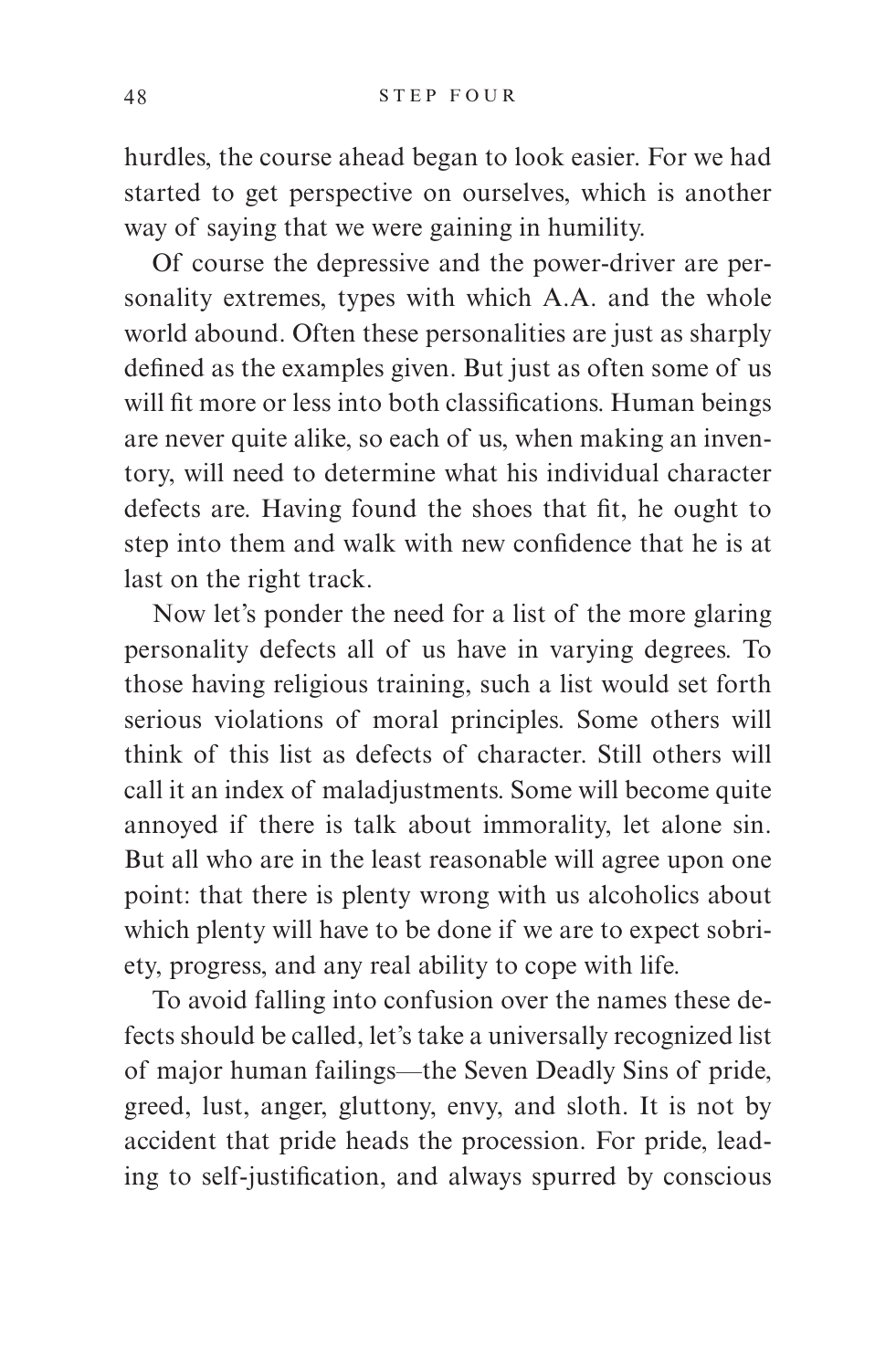or unconscious fears, is the basic breeder of most human difficulties, the chief block to true progress. Pride lures us into making demands upon ourselves or upon others which cannot be met without perverting or misusing our God-given instincts. When the satisfaction of our instincts for sex, security, and society becomes the sole object of our lives, then pride steps in to justify our excesses.

All these failings generate fear, a soul-sickness in its own right. Then fear, in turn, generates more character defects. Unreasonable fear that our instincts will not be satisfied drives us to covet the possessions of others, to lust for sex and power, to become angry when our instinctive demands are threatened, to be envious when the ambitions of others seem to be realized while ours are not. We eat, drink, and grab for more of everything than we need, fearing we shall never have enough. And with genuine alarm at the prospect of work, we stay lazy. We loaf and procrastinate, or at best work grudgingly and under half steam. These fears are the termites that ceaselessly devour the foundations of whatever sort of life we try to build.

So when A.A. suggests a fearless moral inventory, it must seem to every newcomer that more is being asked of him than he can do. Both his pride and his fear beat him back every time he tries to look within himself. Pride says, "You need not pass this way," and Fear says, "You dare not look!" But the testimony of A.A.'s who have really tried a moral inventory is that pride and fear of this sort turn out to be bogeymen, nothing else. Once we have a complete willingness to take inventory, and exert ourselves to do the job thoroughly, a wonderful light falls upon this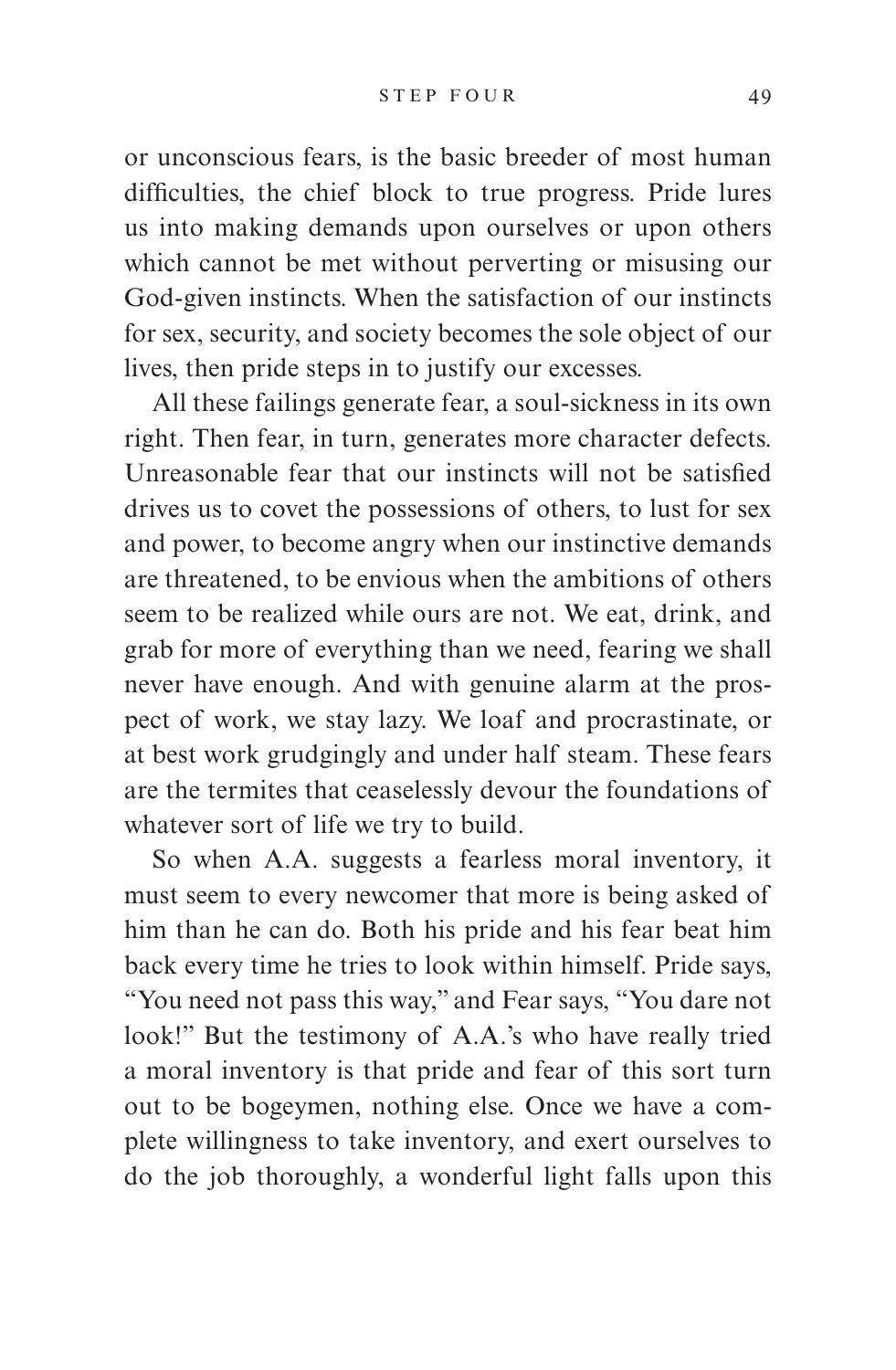foggy scene. As we persist, a brand-new kind of confidence is born, and the sense of relief at finally facing ourselves is indescribable. These are the first fruits of Step Four.

By now the newcomer has probably arrived at the following conclusions: that his character defects, representing instincts gone astray, have been the primary cause of his drinking and his failure at life; that unless he is now willing to work hard at the elimination of the worst of these defects, both sobriety and peace of mind will still elude him; that all the faulty foundation of his life will have to be torn out and built anew on bedrock. Now willing to commence the search for his own defects, he will ask, "Just how do I go about this? *How* do I take inventory of myself?"

Since Step Four is but the beginning of a lifetime practice, it can be suggested that he first have a look at those personal flaws which are acutely troublesome and fairly obvious. Using his best judgment of what has been right and what has been wrong, he might make a rough survey of his conduct with respect to his primary instincts for sex, security, and society. Looking back over his life, he can readily get under way by consideration of questions such as these:

When, and how, and in just what instances did my selfish pursuit of the sex relation damage other people and me? What people were hurt, and how badly? Did I spoil my marriage and injure my children? Did I jeopardize my standing in the community? Just how did I react to these situations at the time? Did I burn with a guilt that nothing could extinguish? Or did I insist that I was the pursued and not the pursuer, and thus absolve myself? How have I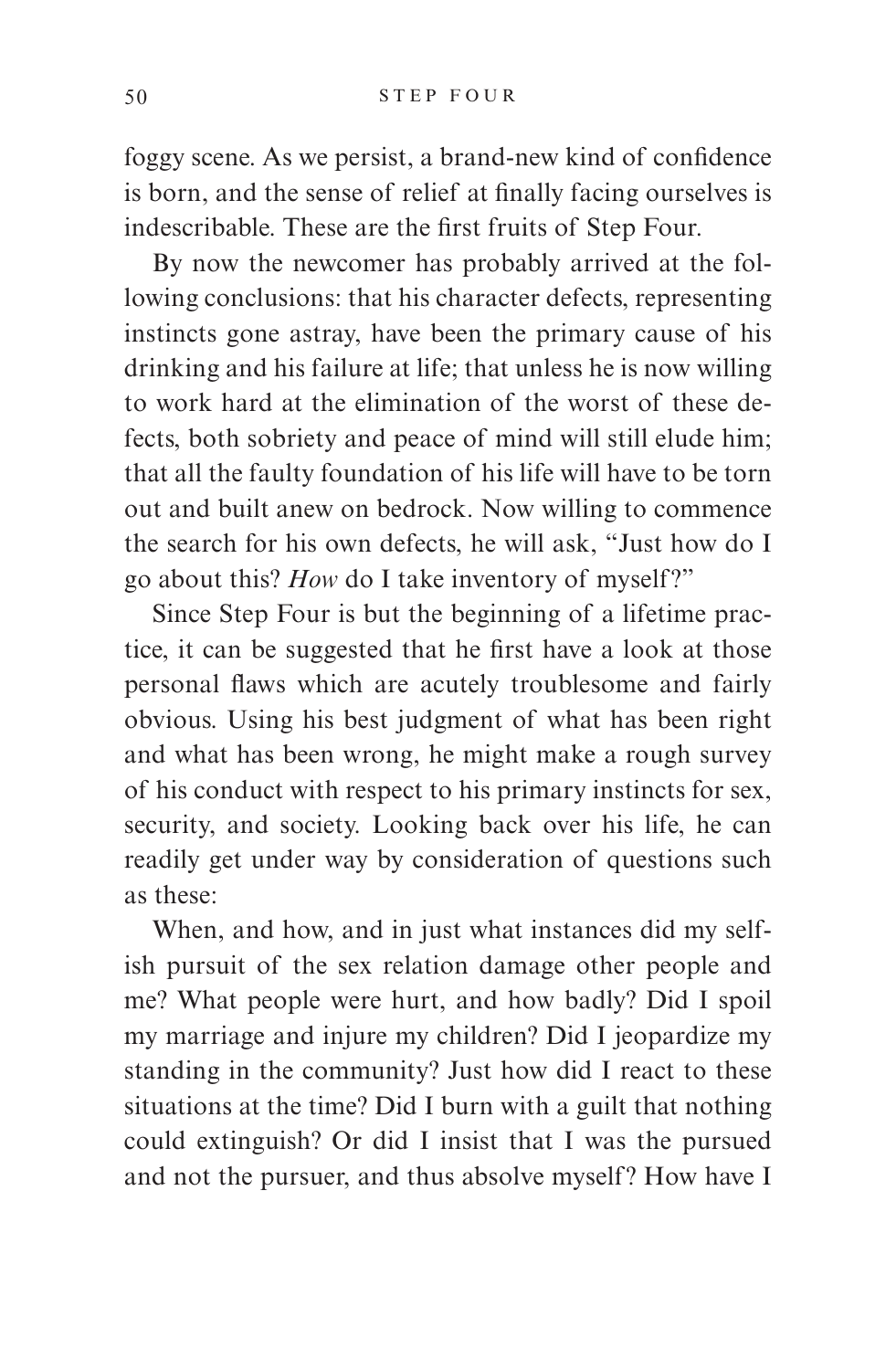reacted to frustration in sexual matters? When denied, did I become vengeful or depressed? Did I take it out on other people? If there was rejection or coldness at home, did I use this as a reason for promiscuity?

Also of importance for most alcoholics are the questions they must ask about their behavior respecting financial and emotional security. In these areas fear, greed, possessiveness, and pride have too often done their worst. Surveying his business or employment record, almost any alcoholic can ask questions like these: In addition to my drinking problem, what character defects contributed to my financial instability? Did fear and inferiority about my fitness for my job destroy my confidence and fill me with conflict? Did I try to cover up those feelings of inadequacy by bluffing, cheating, lying, or evading responsibility? Or by griping that others failed to recognize my truly exceptional abilities? Did I overvalue myself and play the big shot? Did I have such unprincipled ambition that I doublecrossed and undercut my associates? Was I extravagant? Did I recklessly borrow money, caring little whether it was repaid or not? Was I a pinchpenny, refusing to support my family properly? Did I cut corners financially? What about the "quick money" deals, the stock market, and the races?

Businesswomen in A.A. will naturally find that many of these questions apply to them, too. But the alcoholic housewife can also make the family financially insecure. She can juggle charge accounts, manipulate the food budget, spend her afternoons gambling, and run her husband into debt by irresponsibility, waste, and extravagance.

But all alcoholics who have drunk themselves out of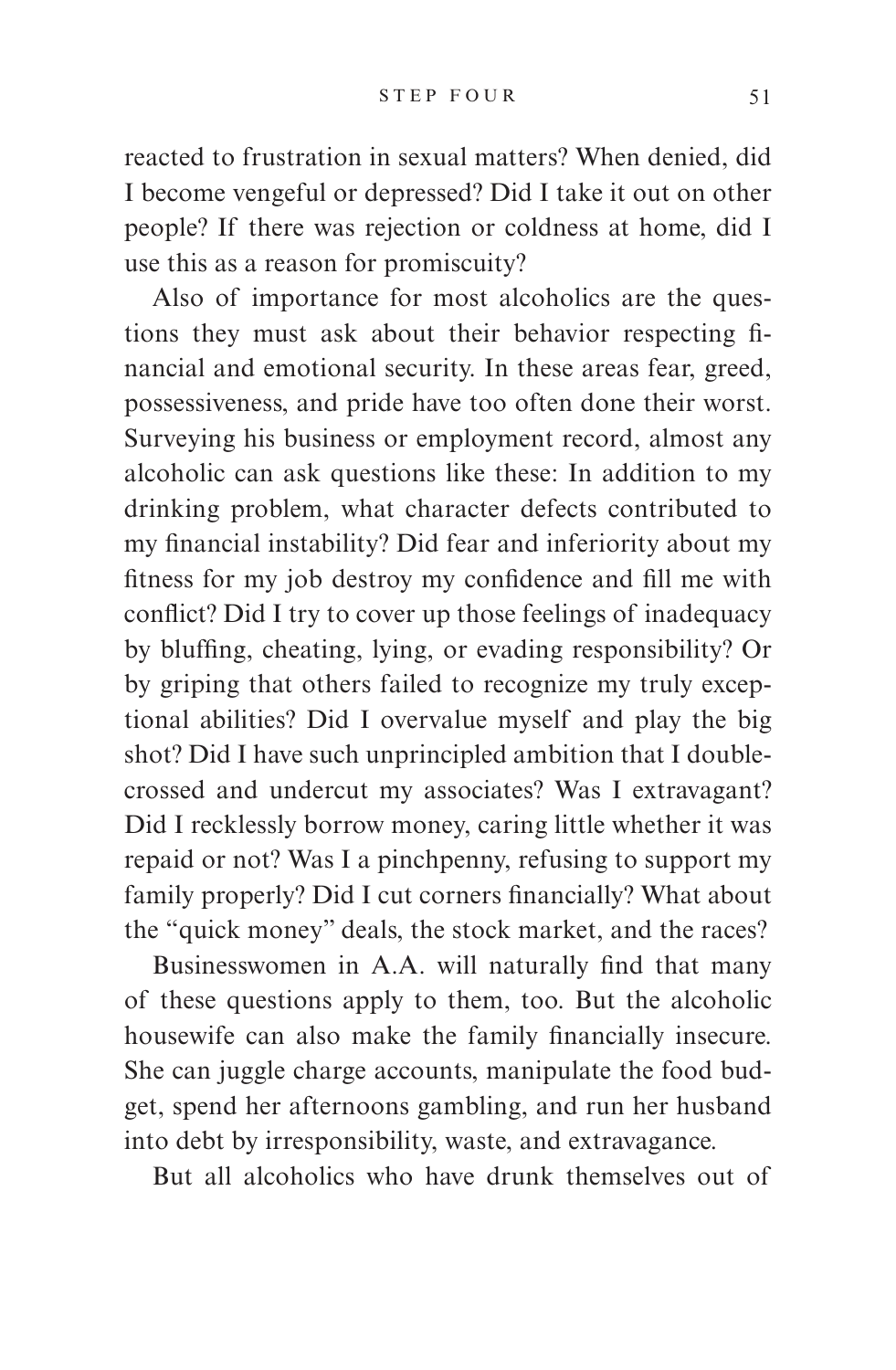jobs, family, and friends will need to cross-examine themselves ruthlessly to determine how their own personality defects have thus demolished their security.

The most common symptoms of emotional insecurity are worry, anger, self-pity, and depression. These stem from causes which sometimes seem to be within us, and at other times to come from without. To take inventory in this respect we ought to consider carefully all personal relationships which bring continuous or recurring trouble. It should be remembered that this kind of insecurity may arise in any area where instincts are threatened. Questioning directed to this end might run like this: Looking at both past and present, what sex situations have caused me anxiety, bitterness, frustration, or depression? Appraising each situation fairly, can I see where I have been at fault? Did these perplexities beset me because of selfishness or unreasonable demands? Or, if my disturbance was seemingly caused by the behavior of others, why do I lack the ability to accept conditions I cannot change? These are the sort of fundamental inquiries that can disclose the source of my discomfort and indicate whether I may be able to alter my own conduct and so adjust myself serenely to selfdiscipline.

Suppose that financial insecurity constantly arouses these same feelings. I can ask myself to what extent have my own mistakes fed my gnawing anxieties. And if the actions of others are part of the cause, what can I do about that? If I am unable to change the present state of affairs, am I willing to take the measures necessary to shape my life to conditions as they are? Questions like these, more of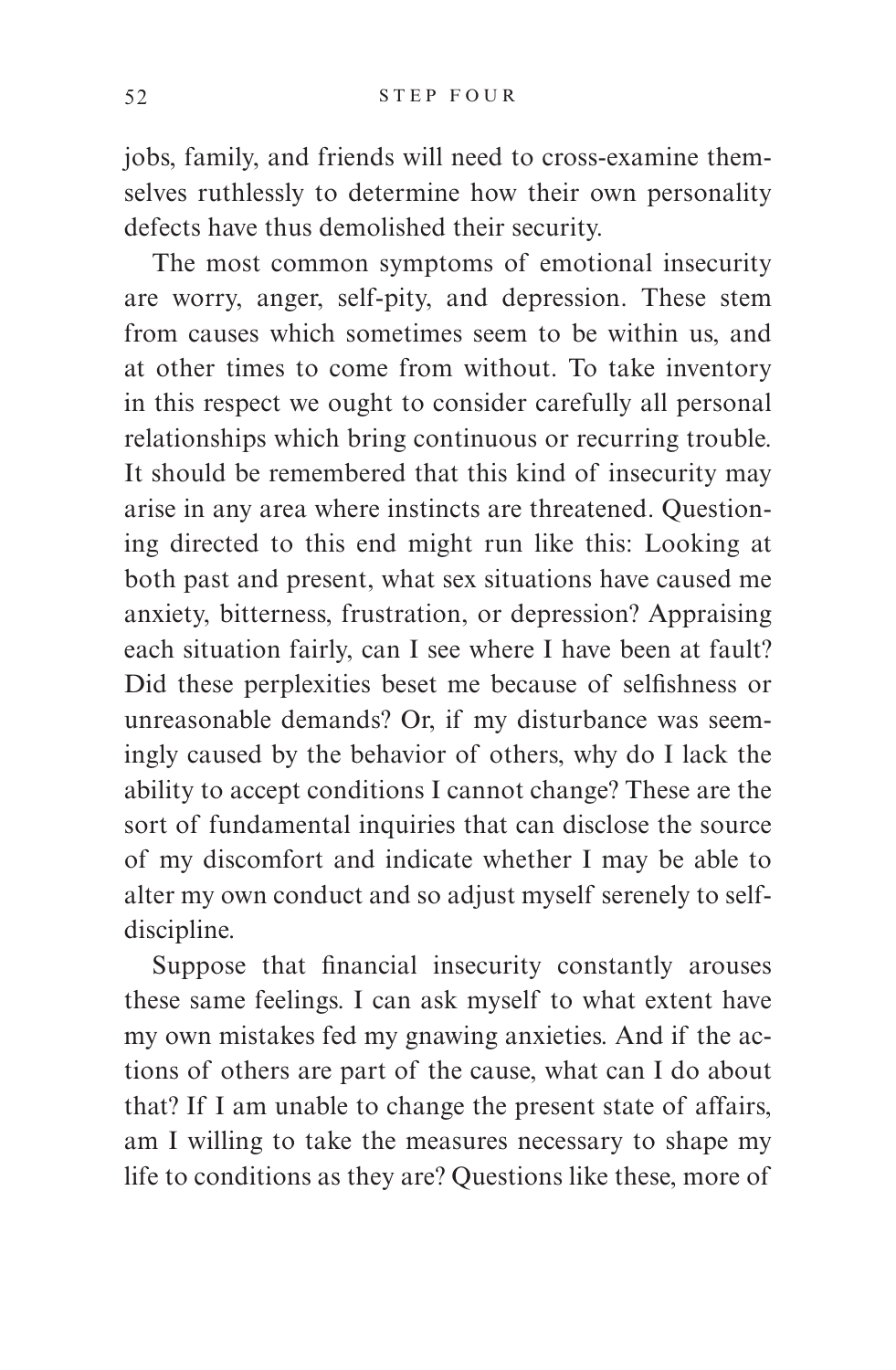which will come to mind easily in each individual case, will help turn up the root causes.

But it is from our twisted relations with family, friends, and society at large that many of us have suffered the most. We have been especially stupid and stubborn about them. The primary fact that we fail to recognize is our total inability to form a true partnership with another human being. Our egomania digs two disastrous pitfalls. Either we insist upon dominating the people we know, or we depend upon them far too much. If we lean too heavily on people, they will sooner or later fail us, for they are human, too, and cannot possibly meet our incessant demands. In this way our insecurity grows and festers. When we habitually try to manipulate others to our own willful desires, they revolt, and resist us heavily. Then we develop hurt feelings, a sense of persecution, and a desire to retaliate. As we redouble our efforts at control, and continue to fail, our suffering becomes acute and constant. We have not once sought to be one in a family, to be a friend among friends, to be a worker among workers, to be a useful member of society. Always we tried to struggle to the top of the heap, or to hide underneath it. This self-centered behavior blocked a partnership relation with any one of those about us. Of true brotherhood we had small comprehension.

Some will object to many of the questions posed, because they think their own character defects have not been so glaring. To these it can be suggested that a conscientious examination is likely to reveal the very defects the objectionable questions are concerned with. Because our surface record hasn't looked too bad, we have frequently